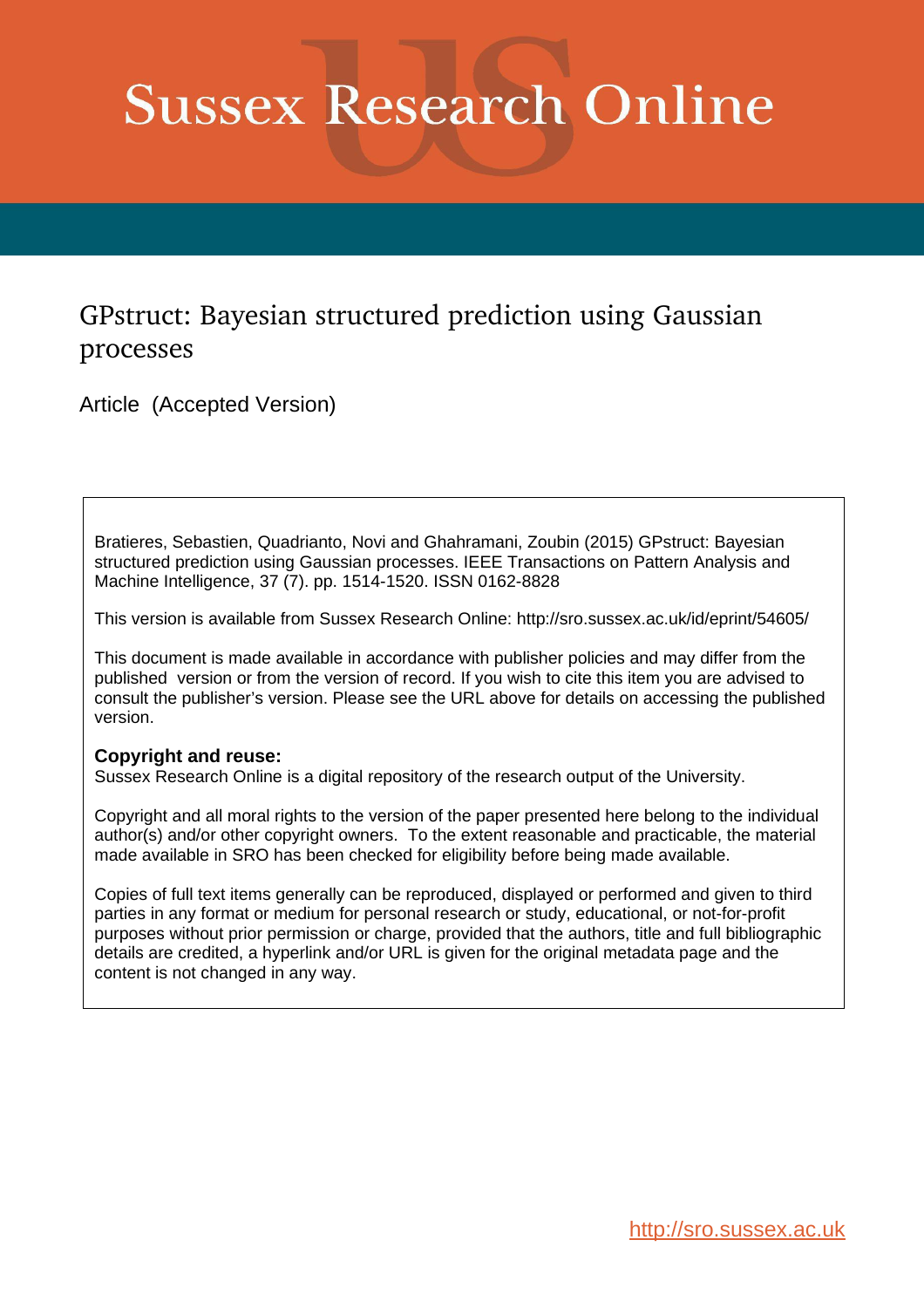IEEE TRANSACTIONS ON PATTERN ANALYSIS AND MACHINE INTELLIGENCE, VOL. 99, NO. 99, SEPTEMBER 2099 1

## GPstruct: Bayesian Structured Prediction using Gaussian Processes

Sébastien Bratières, Novi Quadrianto and Zoubin Ghahramani

**Abstract**—We introduce a conceptually novel structured prediction model, *GPstruct*, which is kernelized, non-parametric and Bayesian, by design. We motivate the model with respect to existing approaches, among others, conditional random fields (CRFs), maximum margin Markov networks (M3N), and structured support vector machines (SVMstruct), which embody only a subset of its properties. We present an inference procedure based on Markov Chain Monte Carlo. The framework can be instantiated for a wide range of structured objects such as linear chains, trees, grids, and other general graphs. As a proof of concept, the model is benchmarked on several natural language processing tasks and a video gesture segmentation task involving a linear chain structure. We show prediction accuracies for GPstruct which are comparable to or exceeding those of CRFs and SVMstruct.

✦

**Index Terms**—Structured prediction, Gaussian processes, Segmentation

#### **1 INTRODUCTION**

Much interesting data does not reduce to points, scalars or single categories. Images, DNA sequences and text, for instance, are not just structured objects comprising simpler indendent atoms (pixels, DNA bases and words). The interdependencies among the atoms are rich and define many of the attributes relevant to practical use. Suppose that we want to label each pixel in an image as to whether it belongs to background or foreground (image segmentation), or we want to decide whether DNA bases are coding or not. The output interdependencies suggest that we will perform better in these tasks by considering the structured nature of the output, rather than solving a collection of independent classification problems.

Existing statistical machine learning models for structured prediction, such as maximum margin Markov Network  $(M^3N)$  [1], structured support vector machines (SVMstruct) [2] and conditional random field (CRF) [3], have established themselves as the state-of-the-art solutions for structured problems (cf. figure 1 and table 1 for a schematic representation of model relationships).

In this paper, we focus our attention on CRF-like models due to their probabilistic nature, which allows us to incorporate prior knowledge in a seamless manner. Further, probabilistic models make it possible to

- S. Bratières is with Department of Engineering, University of Cam*bridge, Cambridge, UK.*
- *N. Quadrianto is with SMiLe CLiNiC, Department of Informatics, University of Sussex, UK.*
- *Z. Ghahramani is with Department of Engineering, University of Cambridge, Cambridge, UK.*

*Manuscript received July 2013.*

compute posterior label probabilities that encode our uncertainty in the predictions.

On the other hand, SVMstruct and  $M<sup>3</sup>N$  offer the ability to use kernel functions for learning using implicit and possibly infinite dimensional features, thus overcoming the drawbacks of finite dimensional parametric models such as the CRF. In addition, kernel combination allows the integration of multiple sources of information in a principled manner. These reasons motivate introducing Mercer kernels in CRFs [4], an advantage that we wish to maintain.

From training and inference point of views, most CRF models estimate their parameters point-wise using some form of optimisation. In contrast, [5] provide a Bayesian treatment of the CRF which approximates the posterior distribution of the model parameters, in order to subsequently average over this distribution at prediction time. This method avoids important issues such as overfitting, or the necessity of cross-validation for model selection.

Reflecting on this rich history of CRF models, we ask a very natural question: can we have a CRF model which is able to use implicit features spaces and at the same time estimates a posterior distribution over model parameters? The main drive for pursuing this direction is to combine the best of both worlds from Kernelized CRFs and Bayesian CRFs. To achieve this, we investigate the use of Gaussian processes (GP) [6] for modelling structured data where the structure is imposed by a Markov Random Field as in the CRF.

Our contributions are the following:

- a conceptually novel model which combines GPs and CRFs, and its coherent and general formalisation;
- while the structure in the model is imposed by a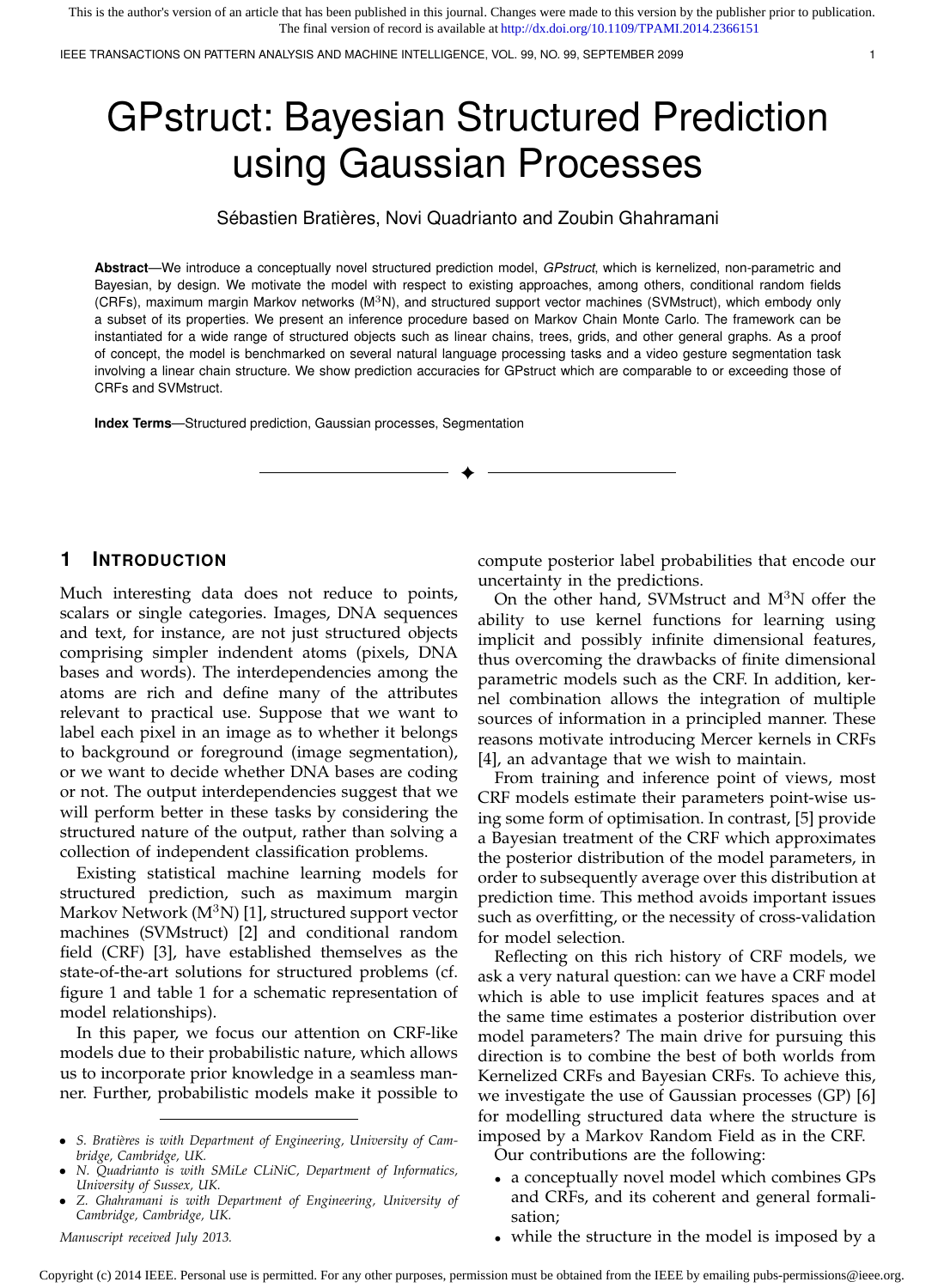IEEE TRANSACTIONS ON PATTERN ANALYSIS AND MACHINE INTELLIGENCE, VOL. 99, NO. 99, SEPTEMBER 2099 2

| [6]                                  |
|--------------------------------------|
| GP multi-class classification<br>[7] |
| [3]                                  |
| [4]                                  |
| [5]                                  |
| [1]<br>maximum-margin Markov network |
| GPC maximum a posteriori             |
| $[8]$ , $[9]$                        |
| logistic regression (classification) |
|                                      |
| [10]                                 |
| $[11]$                               |
| [2]                                  |
| this paper                           |
|                                      |

**TABLE 1:** Models, acronyms and references. A unified view of structured prediction models related to CRF and SVM is given in [12]. [13] presents techniques and applications resulting from a decade of work on CRFs.

Markov Random Field, which is very general, as a proof of concept we investigate a linear chain instantiation;

• a Bayesian learning algorithm which is able to address model selection without the need of cross-validation, a drawback of many popular structured prediction models;

The present paper is structured as follows. Section 2 describes the model itself, its parameterization and its application to sequential data, following up with our proposed learning algorithm in section 3. In section 4, we situate our model with respect to existing structured prediction models. An experimental evaluation against other models suited to the same task is discussed in section 5.

#### **2 THE MODEL**

The learning problem addressed in the present paper is structured prediction. Assume data consists of observation-label (or input-output) tuples, which we will note  $\mathcal{D} = \{(\mathbf{x}^{(1)}, \mathbf{y}^{(1)}), \dots, (\mathbf{x}^{(N)}, \mathbf{y}^{(N)})\}$ , where  $N$ is the size of the dataset, and  $(\mathbf{x}^{(n)}, \mathbf{y}^{(n)}) \in \mathcal{X} \times \mathcal{Y}$  is a data point. In the *structured* context, y is an object such as a sequence, a grid, or a tree, which exhibits structure in the sense that it consists of interdependent categorical atoms. Sometimes the output y is referred to as the *macro-label*, while its constituents are termed *micro-labels*. The observation (input) x may have some structure of its own. Often, the structure of y then reflects the structure of x, so that parts of the label map to parts of the observation, but this is not required. The goal of the learning problem is to predict labels for new observations.

The model we introduce here, which we call *GPstruct*, in analogy to the structured support vector machine (SVMstruct) [2], can be succinctly described as follows. Latent variables (LV) mediate the influence



**Fig. 1:** Schematic representation of structured prediction models. The model we are describing here, GPstruct, exhibits all three properties separately present in other, existing, models.

of the input on the output. The distribution of the output labels given the input and the LV is defined per *clique*: in undirected graphical models, a clique is a set of nodes such that every two nodes are connected. Let this distribution be:

$$
p(\mathbf{y}|\mathbf{x}, \mathbf{f}) = \frac{\exp(\sum_{c} f(c, \mathbf{x}_c, \mathbf{y}_c))}{\sum_{\mathbf{y}' \in \mathcal{Y}} \exp(\sum_{c} f(c, \mathbf{x}_c, \mathbf{y}'_c))}
$$
(1)

where  $y_c$  and  $x_c$  are tuples of nodes belonging to clique c, while  $f(c, \mathbf{x}_c, \mathbf{y}_c)$  is a LV associated with this particular clique and values for nodes  $\mathbf{x}_c$  and  $\mathbf{y}_c$ . Let f be the collection of all LV of the form  $f(c, \mathbf{x}_c, \mathbf{y}_c)$ . We call the distribution (1) *structured softmax*, in analogy to the softmax (a.k.a. multinomial logistic) likelihood used in multinomial logistic regression. The conditional distribution in (1) is essentially a CRF over the input-output pairs, where the potential for each clique  $c$  is given by a Gibbs distribution, whose energy function is  $E(\mathbf{x}, \mathbf{y}) = \sum_{c} -f(c, \mathbf{x}_c, \mathbf{y}_c)$ .

In the CRF, potentials are log-linear in the parameters, with basis function  $\mathbf{w}^T \phi_c(\mathbf{x}_c, \mathbf{y}_c)$ , where w is the weight parameter and  $\phi_c$  a feature extraction function. Here instead, rather than choosing parametric clique potentials as in the CRF, the GPstruct model assumes that  $f(c, \mathbf{x}_c, \mathbf{y}_c)$  is a non-parametric function of its arguments, and gives this function a GP prior. Note that we substitute not only w, but the entire basis function by a LV. In particular,  $f(c, \mathbf{x}_c, \mathbf{y}_c)$  is drawn from a GP with covariance function (i.e. Mercer kernel)  $k((c, \mathbf{x}_c, \mathbf{y}_c), (c', \mathbf{x}_{c'}, \mathbf{y}_{c'}))$ , so that:

$$
\mathbf{f} \sim \mathcal{GP}(0, k(\cdot, \cdot)) \tag{2}
$$

In summary, the GPstruct is a probabilistic model in which the likelihood is given by a structured softmax, with a Markov random field (MRF) modelling output interdependencies; the MRF's LV, one per factor, are given a GP prior. This MRF could take on many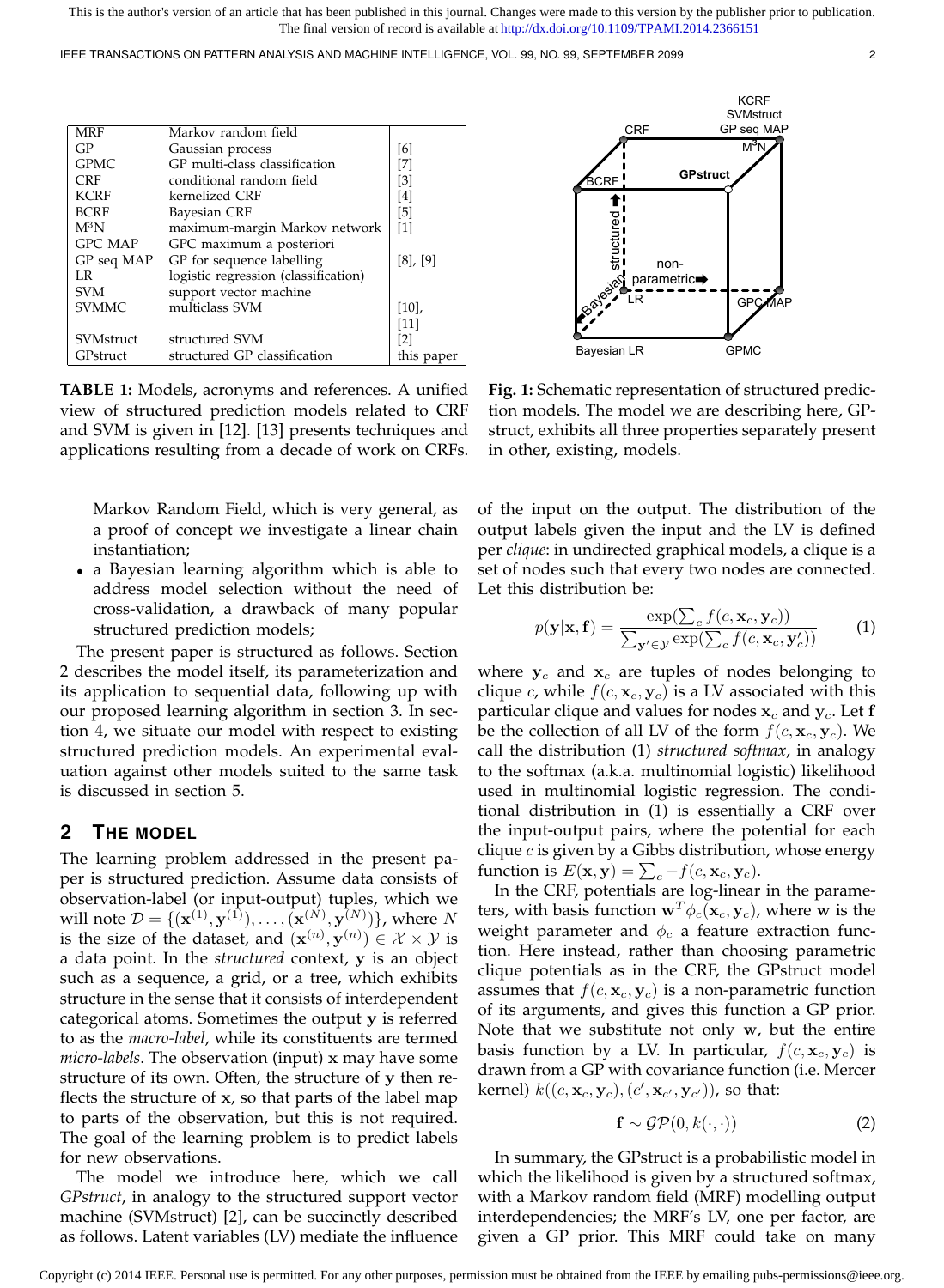IEEE TRANSACTIONS ON PATTERN ANALYSIS AND MACHINE INTELLIGENCE, VOL. 99, NO. 99, SEPTEMBER 2099 3



**Fig. 2:** Linear-chain factor graph for sequence prediction.

shapes: linear for text, grid-shaped to label pixels in computer vision tasks [14], or even, to take a less trivial example, hierarchical, in order to model probabilistic context-free grammars in a natural language parsing task using CRFs [15].

#### **2.1 Linear chain parameterization**

While this model is very general, we will now instantiate it for the case of sequential data, on which our experiments are based. Both the input and output consist of a linear chain of equal length  $T$ , and where the micro-labels all stem from a common set, i.e.  $\mathcal{Y}=\mathop{\times}\limits_{t=1,...,T}\mathcal{Y}_t$  with  $\forall t,\mathcal{Y}_t=\mathcal{L}$  (and the same for  $\mathcal X$  and  $\mathcal{X}_t$ ). We will therefore write  $\mathbf{y} = (y_1, \dots, y_t, \dots, y_T)$ and  $\mathbf{x} = (\mathbf{x}_1, \dots, \mathbf{x}_t, \dots, \mathbf{x}_T)$ . In this context, macrolabels can be called label sequences, and micro-labels just "labels", without risk of confusion.

In our experiments below, we tackle text data: the input consists of sentences (chains of words), and outputs of corresponding chains of task-specific microlabels. A common natural language processing task is word/ sentence/ topic segmentation: here the (2 class) micro-labels are  $B$ , to label the beginning of a segment, and I, to label the inside of a segment.

We will now expose the design decisions involved in instantiating GPstruct to a linear-chain MRF. A priori, there is one LV per  $(c, \mathbf{x}_c, \mathbf{y}_c)$ , i.e. per clique and node values.

*Parameter tying* amounts to grouping (tying) some of these LV, thus decreasing the number of LV which need to be learnt. In particular, we will be interested in grouping LV according to their clique type (or *clique template* [4]) or to node values. In the linear chain model, there are two clique types: pairwise cliques  $(y_t, y_{t+1})$ , and unary cliques  $(\mathbf{x}_t, y_t)$ .

In our treatment of linear chain GPstruct, we tie LV as follows: we distinguish each individual unary clique, but tie all pairwise cliques, so that we can denote them by  $\tilde{c}_t$  resp.  $\tilde{c}_t$ ; further, we do not tie based on node values. This is illustrated in figure 2. By distinguishing each unary clique, we obtain a nonparametric model, where the number of unary LV grows with the data. Alternatively, we could decide to group all  $\tilde{c}_t$  to  $\tilde{c}$ , or maybe to group all  $\tilde{c}_t$  except

for the edge positions  $t = 1$  or  $t = T$ , where the task may dictate a special behaviour. The same goes for the pairwise LV, where alternative choices may be relevant to the domain. Parameter tying for the linear chain is essentially the same as e.g. for a grid.

Let  $T^{(n)}$  denote the length of  $\mathbf{y}^{(n)}$  (which need not be constant across label sequences). In our chosen parameterization, there is one unary LV for each position  $t$ , and each value  $y_t$ , so there are  $\sum_n T^{(n)}\times |\mathcal{L}|$ unary LV. This number usually dominates the number of pairwise LV.

Note that we had to define LV for all possible labels  $y_t$  (more generally,  $\forall y \in \mathcal{Y}$ ), not just the ones observed. This is because in (1), the normalisation runs over  $y' \in Y$ , and also because we want to evaluate  $p(\mathbf{y}|\mathbf{x},\mathbf{f})$  for any potential y. By contrast, the input x and therefore  $x_t$  is always assumed observed in our supervised setting, and so we do not need to define LV for ranges of  $x_t$  values.

Now turning to pairwise LV: there is one pairwise LV per  $(y_t, y_{t+1})$  tuple; and so there are  $|\mathcal{Y}_t| \times |\mathcal{Y}_{t+1}| =$  $|\mathcal{L}|^2$  pairwise LV.

#### **2.2 Kernel function specification**

The Gaussian process prior defines a multivariate Gaussian density over any subset of the LV, with usually zero mean and a covariance function given by the positive definite kernel (Mercer kernel)  $k$  [16]. Here we make use of decomposition property of kernels on Markov random fields into substructures defined by maximal cliques of the MRFs (see for example [8, Lemma 5]). For a linear-chain MRF depicted in figure 2, our choice of kernel decomposes into unary and pairwise kernel functions since the clique structure consists of pairwise cliques  $(y_t, y_{t+1})$  and unary cliques  $(\mathbf{x}_t, y_t)$ :

$$
k((c, \mathbf{x}_c, \mathbf{y}_c), (c', \mathbf{x}_{c'}, \mathbf{y}_{c'})) =
$$
  
\n
$$
\mathbb{I}[c, c' \text{is unary}] k_u((t, \mathbf{x}_t, y_t), (t', \mathbf{x}_{t'}, y_{t'}))
$$
  
\n
$$
+ \mathbb{I}[c, c' \text{is pairwise}] k_p((y_t, y_{t+1}), (y_{t'}, y_{t'+1}))
$$
\n(3)

In the above, we make use of Iverson's bracket notation:  $\mathbb{I}[P] = 1$  when condition P is true and 0 otherwise. The positions of  $c, c'$  are noted  $t, t'$ , and  $\mathbf{x}_t, \mathbf{x}_{t'}, y_t, y_{t'}$  are the corresponding input resp. output node values. The kernel function in (3) computes similarity between any two cliques  $c, c'$  but its value will only be non-zero if both are of the same type, that is both are unary or both are pairwise.

The unary kernel  $k_u((t, \mathbf{x}_t, y_t), (t', \mathbf{x}_{t'}, y_{t'}))$  corresponds to a dot product between features associated with unary cliques  $(\mathbf{x}_t, y_t)$  and  $(\mathbf{x}_{t'}, y_{t'})$ . We assume the joint feature map defined on  $(\mathbf{x}_t, y_t)$  factorizes into an outer product between a feature map on  $\mathbf{x}_t$  and a feature map on  $y_t$ . With this factorization assumption, the unary kernel is of the form

$$
k_u((t, \mathbf{x}_t, y_t), (t', \mathbf{x}_{t'}, y_{t'})) = k_y(y_t, y_{t'}) k_x(\mathbf{x}_t, \mathbf{x}_{t'}).
$$
 (4)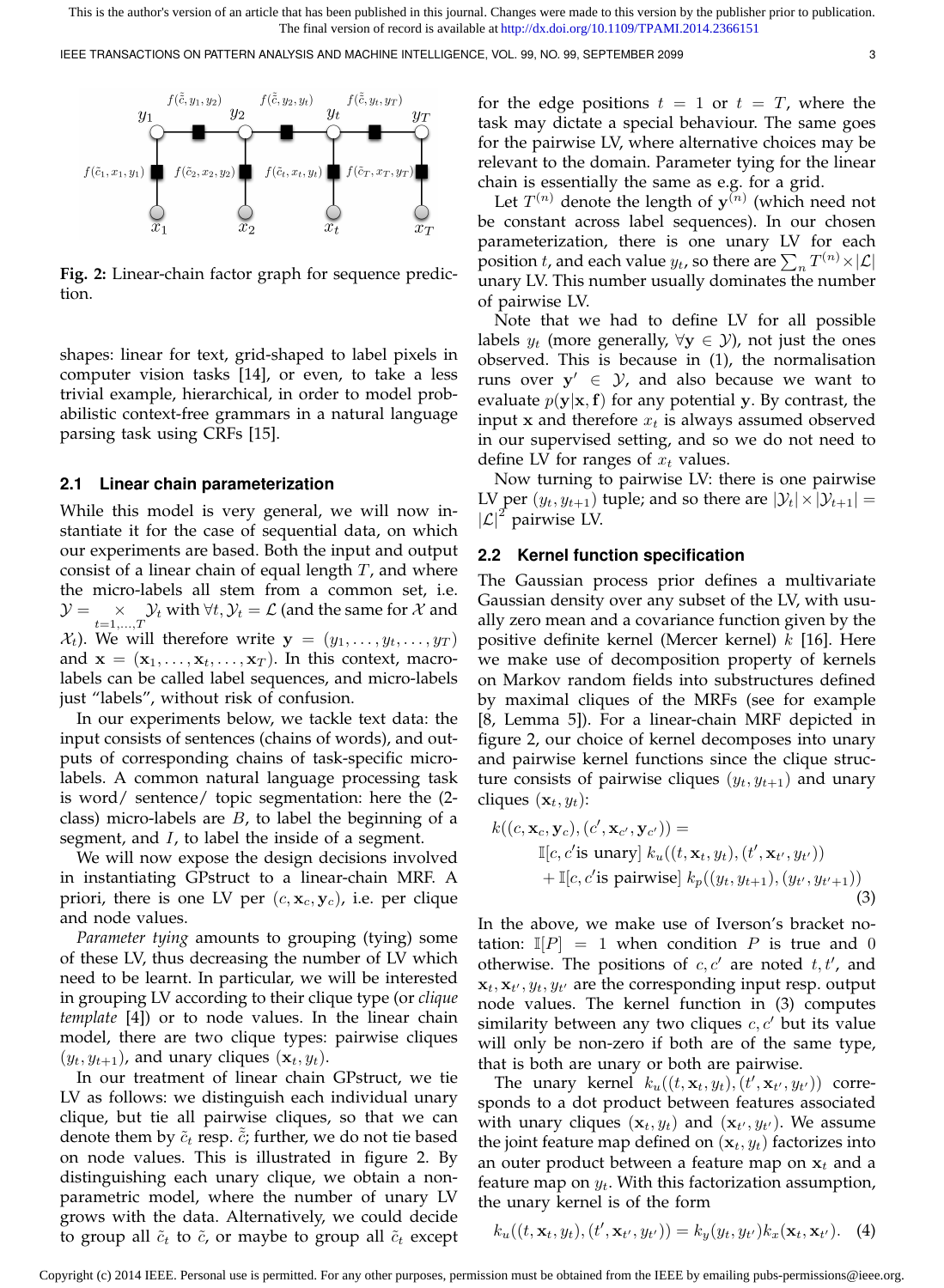IEEE TRANSACTIONS ON PATTERN ANALYSIS AND MACHINE INTELLIGENCE, VOL. 99, NO. 99, SEPTEMBER 2099 4

 $k_x$  is an "input-only" kernel, for instance the linear kernel  $\langle \mathbf{x}_t, \mathbf{x}_{t'} \rangle$ , or the squared exponential kernel, defined as the inverse of the exponentiated Euclidean distance:  $\exp(-\frac{1}{\gamma}||\mathbf{x}_t - \mathbf{x}_{t'}||^2)$ , where  $\gamma$  is a kernel hyperparameter. And  $k_y$  is an "output-only" kernel. Here we focus on a label diagonal output kernel  $k_y(y_t, y_{t'}) = \mathbb{I}[y_t = y_{t'}]$  corresponding to the standard winner-takes-all multiclass classification [2]. The final form of our unary kernel is now:

$$
k_u((t, \mathbf{x}_t, y_t), (t', \mathbf{x}_{t'}, y_{t'})) = \mathbb{I}[y_t = y_{t'}]k_x(\mathbf{x}_t, \mathbf{x}_{t'}).
$$
 (5)

Further, our pairwise kernel takes on the form

$$
k_p((y_t, y_{t+1}), (y_{t'}, y_{t'+1})) = \mathbb{I}[y_t = y_{t'} \land y_{t+1} = y_{t'+1}]
$$
\n(6)

We choose the above white noise kernel as it has also been explored in [9].

With the proper ordering of LV, the Gram matrix has a block-diagonal structure:

$$
K = cov[\mathbf{f}] = \begin{pmatrix} K_{\mathbf{unary}} & 0 \\ 0 & K_{\mathbf{pairwise}} \end{pmatrix} \tag{7}
$$

It is a square matrix, of length equal to the total number of LV  $\sum_n T^{(n)} \times |\mathcal{L}| + |\mathcal{L}|^2$ . Kunary is block diagonal, with  $|\mathcal{L}|$  equal square blocks, each the Gram matrix of  $k_x$  of size  $\sum_n T^{(n)}$ , and  $K_{\text{pairwise}} = \mathbf{I}_{|\mathcal{L}|^2}$ .

Summing up sections 2 to 2.2, designing an instance of a GPstruct model requires three types of decisions: the choice of the MRF, mainly dictated by the task and the output data structure; parameter tying; kernel design. The next section now details attractive properties of this model.

#### **2.3 Model properties**

The GPstruct model has the following appealing statistical properties:

**Structured:** the output structure is controlled by the design of the MRF, which is very general. The only practical limitation is the availability of efficient inference procedures on the MRF.

**Non-parametric:** the number of LV grows with the size of the data. In the linear chain case, it is the number of unary LV which grows with the total length of input sequences.

**Bayesian:** this is a probabilistic model that supports Bayesian inference, with the usual benefits of Bayesian learning. At prediction time: error bars and reject options. At learning time: model selection and hyperparameter learning with inbuilt Occam's razor effect, without the need for cross-validation.

**Kernelized:** a joint (input-output) kernel is defined over the LV. Kernels potentially introduce several hyperparameters, making grid search for crossvalidation intractable. Kernelized Bayesian models like GPstruct do not suffer from this, as they define a posterior over the hyperparameters.

#### **3 LEARNING**

Our learning algorithms are Markov chain Monte Carlo procedures, and as such are "any-time", in that they have no predefined stopping criterion.

#### **3.1 Prediction**

Given an unseen test point  $x_{*}$ , and assuming the LV  $f_*$  corresponding to  $x_*$  to be accessible, we wish to predict label  $\hat{y}_*$  with lowest loss. Now, given  $f_{*}$ , the underlying MRF is fully specified. In tree-shaped structures, belief propagation gives an exact answer in linear time  $O(T)$ ; in the linear chain case, under  $0/1$ loss  $\ell(y, \hat{y}) = \delta(y = \hat{y})$ , we predict the jointly most probable output sequence obtained from the Viterbi procedure, and under Hamming (micro-label-wise) error  $\ell(\mathbf{y}, \hat{\mathbf{y}}) = \sum_t \delta(\mathbf{y}_t = \hat{\mathbf{y}}_t)$ , we predict the microlabel-wise most probable output sequence. For other cases than trees, where exact inference is impossible, approximate inference methods such as loopy belief propagation [17] are available.

Given f, due to the GP marginalisation property, the test point LV  $f_*$  are distributed according to a multivariate Gaussian distribution (cf. e.g. [18, section 2] for a derivation):

$$
\mathbf{f}_{*}|\mathbf{f} \sim N(K_{*}^{T} K^{-1} \mathbf{f}, K_{**} - K_{*}^{T} K^{-1} K_{*}), \tag{8}
$$

where matrices  $K, K_*, K_{**}$  have their element  $(i, j)$ equal to  $k(\mathbf{f}^i, \mathbf{f}^{(j)})$  resp.  $k(\mathbf{f}^i, \mathbf{f}^{(j)}_*)$  resp.  $k(\mathbf{f}^{(i)}_*, \mathbf{f}^{(j)}_*)$ , with  $k$  the kernel described section 2.2.

Uncertainty over  $f_*|f$  is accounted for correctly by *Bayesian model averaging*:  $\hat{\mathbf{y}}_* = \arg \max_{\mathbf{y}_* \in \mathcal{Y}_*} p(\mathbf{y}_*|\mathbf{f}),$ with

$$
p(\mathbf{y}_{*}|\mathbf{f}) = \frac{1}{N_{\mathbf{f}_{*}|\mathbf{f}}} \sum_{\mathbf{f}_{*}|\mathbf{f}} p(\mathbf{y}_{*}|\mathbf{f}_{*})
$$
(9)

where  $N_{\mathbf{f} * | \mathbf{f}}$  is the number of samples from  $\mathbf{f} * | \mathbf{f}$ .

#### **3.2 Sampling from the posterior**

We wish to represent the posterior distribution  $f|\mathcal{D}$ (as opposed to performing a MAP approximation of the posterior to a single value  $f_{MAP}$ ). The training data likelihood is  $p(\mathcal{D}|\mathbf{f}) = \prod_n p(\mathbf{y}^{(n)}|\mathbf{f}, \mathbf{x}^{(n)}),$  with the single point likelihood given by (1). Training aims at maximizing the likelihood, for which we propose to use elliptical slice sampling (ESS) [19], an efficient MCMC procedure for ML training of tightly coupled LV with a Gaussian prior. In all our experiments below, we discard the first third of the samples before carrying out prediction, to allow for burn-in of the MCMC chain.

The computation of the likelihood itself is a nontrivial problem due to the presence of the normalising constant, which ranges over  $y' \in Y$ , of size exponential in the number of micro-labels  $|\mathcal{L}|$ . In the case of tree-shaped MRFs, however, belief propagation yields an exact and usually efficient procedure; in the linear

Copyright (c) 2014 IEEE. Personal use is permitted. For any other purposes, permission must be obtained from the IEEE by emailing pubs-permissions@ieee.org.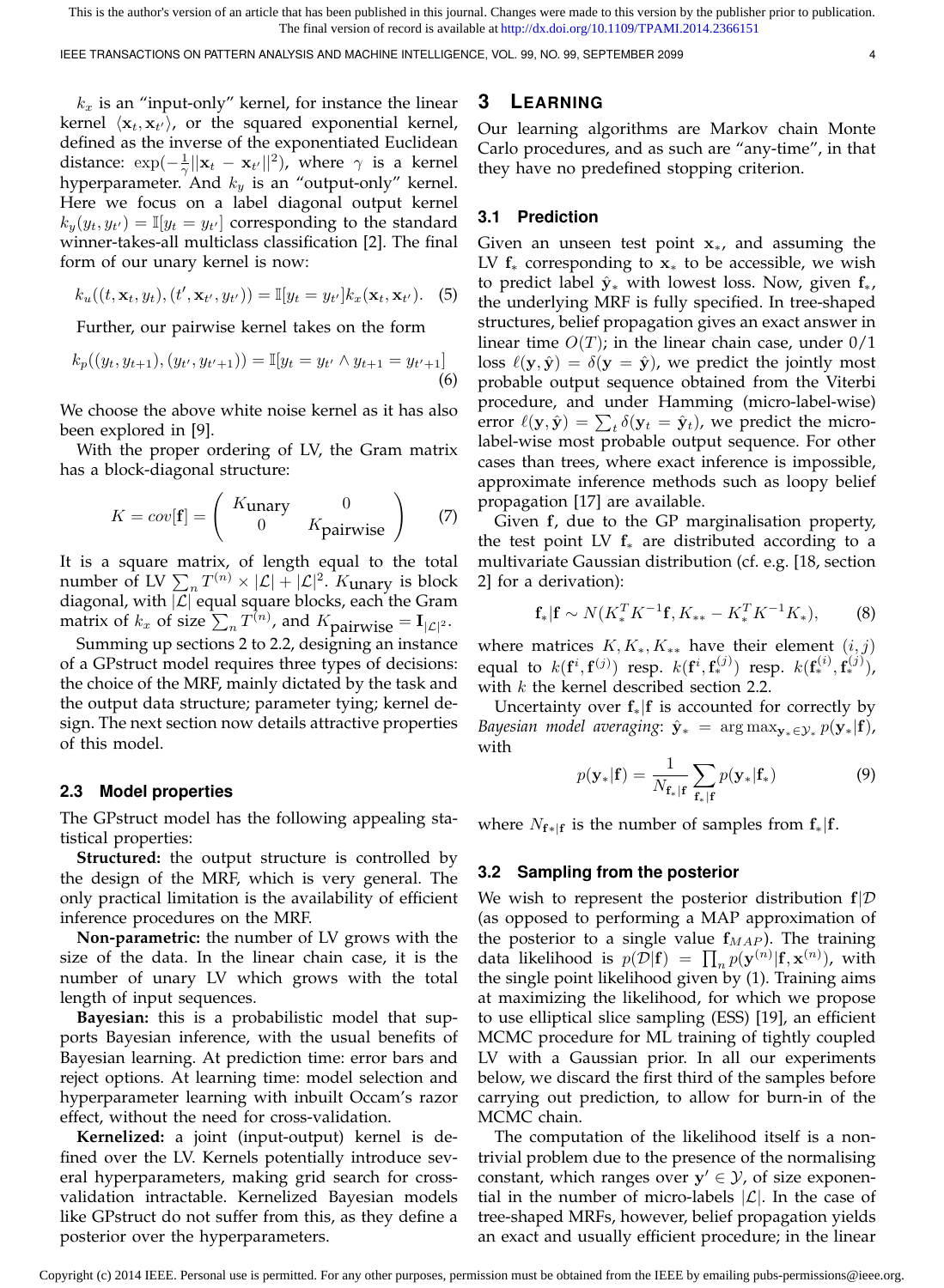IEEE TRANSACTIONS ON PATTERN ANALYSIS AND MACHINE INTELLIGENCE, VOL. 99, NO. 99, SEPTEMBER 2099 5

case, it is referred to as forwards-backwards procedure, and runs in  $O(T|\mathcal{L}|^2)$ .

ESS requires computing the full kernel matrix, of size  $O(N_{LV}^2)$ , where  $N_{LV}$  is the total number of LV, and its Cholesky, obtained in  $O(N_{LV}^2)$  time steps. The large size of the matrices is a limiting factor to our implementation.

ESS yields samples of the posterior. To perform prediction, it is necessary to introduce one more level of Bayesian model averaging: continuing from (9),

$$
p(\mathbf{y}_*|\mathcal{D}) = \frac{1}{N_f} \sum_{\mathbf{f}} p(\mathbf{y}_*|\mathbf{f})
$$
 (10)

where  $N_{\bf f}$  is the number of samples of  ${\bf f}|{\cal D}$  available.

#### **4 RELATION TO OTHER MODELS**

Our proposed method builds upon a large body of existing models, none of which, however, exhibit all properties mentioned in section 2.3.

#### **4.1 GP classification**

Gaussian process models (or any regression models such as a linear regression) can be applied to classification problems. In a probabilistic approach to classification, the goal is to model posterior probabilities of an input point x belonging to one of  $|\mathcal{L}|$  classes,  $y \in \{1, \ldots, |\mathcal{L}|\}$ . For binary classification (that is  $|\mathcal{L}| = 2$ ), we can turn the output of a Gaussian process (in R) into a class probability (in the interval  $[0, 1]$ ) by using an appropriate nonlinear activation function. The most commonly used such function is the logistic function  $p(y = 1 | f, \mathbf{x}) =$  $\frac{\exp(f(\mathbf{x}))}{\exp(f(\mathbf{x}))+\exp(-f(\mathbf{x}))}$ . The resulting classification model  $\exp(f(\mathbf{x})) + \exp(-f(\mathbf{x}))$ . The resulting classification in the risk called *GP binary classification* [7]. Let us now move from binary classification to multi-class classification. This is achieved by maintaining  $K$  regression models, each model being indexed by a latent function  $f_k$ . We use the vector notation  $f = (f_1 \dots f_K)$  to index the collection of latent functions. The desired multi-class model is obtained by using a generalisation of the logistic to multiple variables, the softmax function:  $p(y = k|\mathbf{f}, \mathbf{x}) =$  $\frac{\exp(f_k(\mathbf{x}))}{\sum\limits_{k=1}^{K}\exp(f_k(\mathbf{x}))}$ . The corresponding model is called *Gaussian process multi-class classification* (GPMC) [7]. Note that the above multiclass distribution is normalised over the set of possible output labels  $\mathcal L$  (here  $|\mathcal Y| = K$ ). Simply extending the multi-class model for a structured prediction case is computationally infeasible due to the sheer size of the label set  $\mathcal{L}$ . We provide a novel extension of Gaussian process for structured problems. Structured prediction itself has a long history of successful methods, which we discuss in subsequent sections.

#### **4.2 From logistic to structured logistic**

A natural way to cater for interdependencies between micro-labels at prediction time, is to define an MRF over y, and to condition the resulting distribution on the input x (i.e. in a graphical model representation, inserting directed edges from input to output): we thus obtain a mixed graphical model, the *conditional random field* (CRF) [3], a very popular and successful model for structured prediction. The CRF defines a log-linear model for  $p(\mathbf{y}|\mathbf{x})$ :  $p(\mathbf{y}|\mathbf{x}, \mathbf{w})$  =  $\frac{1}{Z(\mathbf{x},\mathbf{w})}\exp{(\sum_c{\langle \mathbf{w}_c, \phi(\mathbf{x}_c, \mathbf{y}_c)\rangle})}$  , for a weight vector w. Instead of parameterizing the energy function,  $E(\mathbf{x}, \mathbf{y}) := -\langle \mathbf{w}_c, \phi(\mathbf{x}_c, \mathbf{y}_c) \rangle$ , by means of a weight vector, GPstruct place a Gaussian process prior over energy functions, effectively side-stepping parameterization. Recent advances in CRF modelling by [20] also side-step linear parameterization of the energy function. Instead, a random forest is used to model the energy function, allowing higher order interactions.

#### **4.3 Kernelizing structured logistic**

[4] presents a kernelized variant of the CRF, the *kernel conditional random field* (KCRF), where a kernel is defined over clique templates. The kernelized version of the CRF is generally difficult to construct, to train, and have several hyperparameters that need to be set via cross-validation, therefore, have not been adopted as enthusiastically as regular CRF. *Structured support vector machines* [2], SVMstruct, and *maximum margin Markov networks* [1], M<sup>3</sup>N also model  $p(\mathbf{y}|\mathbf{x})$  as a loglinear function. However, to learn w, while traditional CRF learning maximizes the conditional log likelihood of the training data, both SVMstruct and  $M^3N$ perform maximum margin training: learn w which predicts the correct outputs with a large margin compared to incorrect outputs (all other outputs except the correct ones). SVMstruct can be easily kernelized by means of the representer theorem. Our proposed GPstruct is also kernelized, with a practical advantage that kernel hyperparameters can be inferred from the data instead of requiring a cross-validation procedure.

#### **4.4 Bayesian versus MAP inference**

By Bayesian inference (as opposed to maximum likelihood ML or maximum a posteriori MAP inference), we mean the preservation of the uncertainty over LV, that is their representation, not as point-wise estimates, but as random variables and their probability distribution.

CRF parameters are usually estimated point-wise, e.g. often with an ML or MAP objective using gradient ascent or approximate likelihood techniques, cf. [13] for a review. An exception to this is *Bayesian conditional random field* (BCRF) proposed by [5]. Instead of pointwise parameter estimation, the BCRF approximates the posterior distribution of the CRF parameters as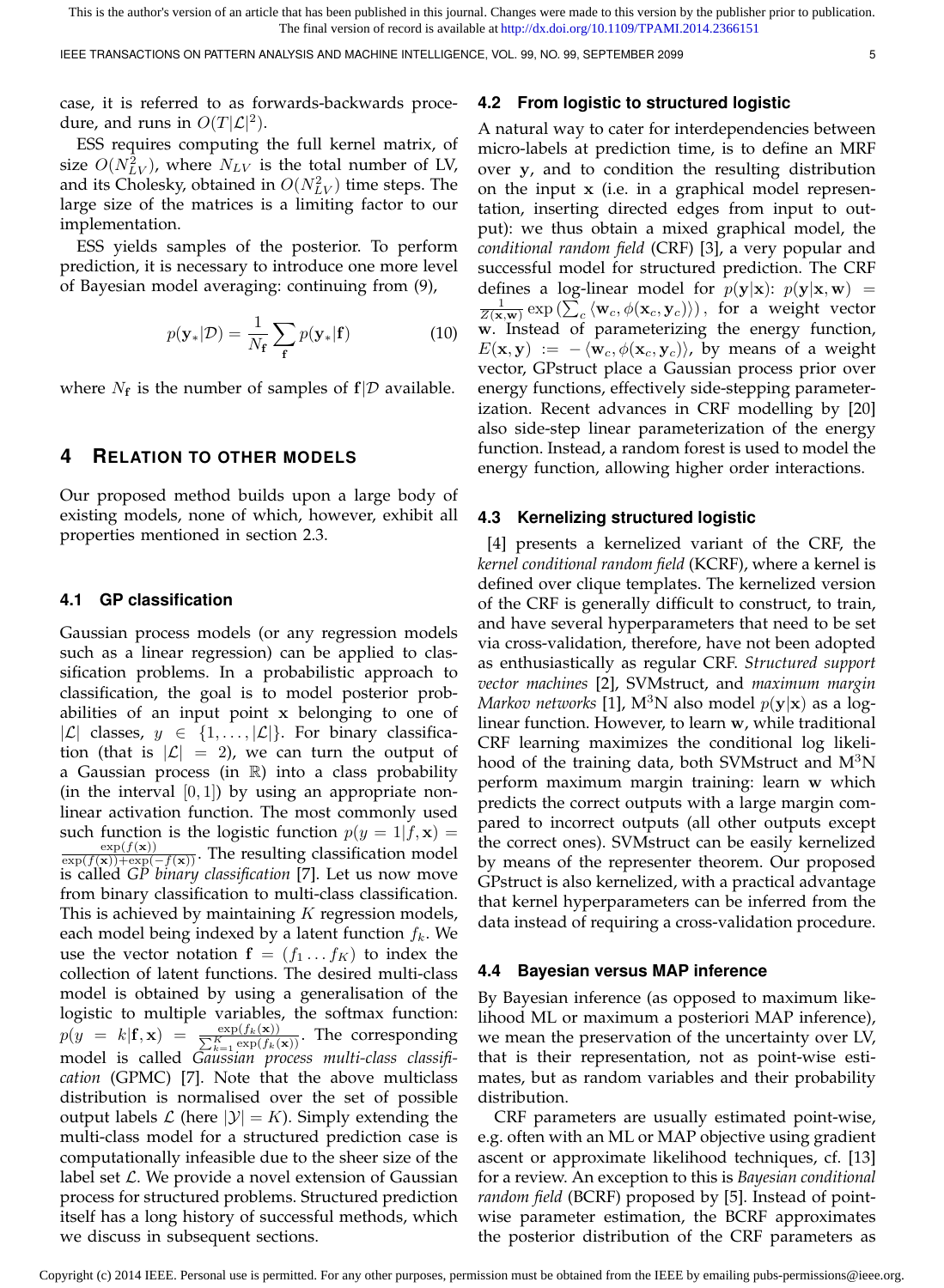IEEE TRANSACTIONS ON PATTERN ANALYSIS AND MACHINE INTELLIGENCE, VOL. 99, NO. 99, SEPTEMBER 2099 6

| Algorithm 1 Training and Prediction of GPstruct |  |  |  |  |  |  |
|-------------------------------------------------|--|--|--|--|--|--|
|-------------------------------------------------|--|--|--|--|--|--|

**Input** Training dataset  $\mathcal{D} = \{(\mathbf{x}^{(1)}, \mathbf{y}^{(1)}), \ldots, (\mathbf{x}^{(N)}, \mathbf{y}^{(N)})\}$  and a test sequence  $\mathbf{x}_*$ **Input** Unary  $k_u(\cdot, \cdot)$  and pairwise  $k_p(\cdot, \cdot)$  kernel functions with the hyperparameters (e.g.  $h_p$ ,  $\gamma$ ) Compute the block-diagonal Gram matrix  $K$  of the training dataset as in  $(7)$ Compute Cholesky factorization on  $(K+10^{-4} \mathbf{I}_{\sum_n T^{(n)} \times |\mathcal{L}| + |\mathcal{L}|^2})$ Sample posterior distribution  $f/\mathcal{D}$  using elliptical slice sampling (ESS) with forwards-backwards procedure to compute likelihood  $p(\mathbf{y}^{(n)}|\mathbf{f},\mathbf{x}^{(n)})$ Sample predictive latent function  $f_*$  of test sequence  $x_*$  via (8) Compute  $p(\mathbf{y}_*|\mathbf{f}_*, \mathbf{x}_*)$  using forwards-backwards procedure Perform averaging over  $f_*$  to obtain  $p(y_*|f)$  as in (9) Perform averaging over f to obtain  $p(\mathbf{y}_*,|\mathbf{x}_*, \mathcal{D})$  as in (10) **Return** predictive distribution  $p(\mathbf{y}|\mathbf{x}_*, \mathcal{D})$ 

Gaussian distributions and learns them using expectation propagation [21]. GPstruct also follows a Bayesian inference procedure, and combines it with kernelization.

Despite the similarity in name, the model in [9] is more similar to the KCRF than to GPstruct. Like KCRF, this work tackles sequence labelling, while we purposefully formulate GPstruct to apply to any underlying MRF, even though we demonstrate its instantiation in sequences. More importantly, [8], [9] take a MAP estimation of the LV, making the model, among others, unable to infer associated hyperparameters directly from the data. However, the point-wise MAP estimate comes with a benefit: sparsification, due to the applicability of the representer theorem. The LV appear as a weighted sum of kernel evaluations over the data. Two methods are applicable from here. The first, applied in [9, 4.2] and [4, 3], consists in greedily selecting the LV/ clique associated to the direction of steepest gradient, during the optimisation phase. The second method consists of applying the "Taskar trick" [1], and is concerned with the fact that in the LV expression obtained from the representer theorem, the sum runs over  $\mathcal{Y}$ , i.e. all possible macro-labels, which is exponentially large in  $|\mathcal{L}|$ . This trick consists in a rearrangement of terms inside the objective functions which allows a lower-dimensional reparameterization. These sparsification techniques are not accessible to us due to the use of a Bayesian representation; however alternative techniques may come from the GP sparsification literature.

#### **4.5 Structured prediction via output kernels**

All previously mentioned structured prediction methods explicitly model the output interdependency via MRF. A different strand of work aims at building an implicit model of output correlations via a kernel similarity measure [22], [23]. The twin Gaussian processes of [23] address structured continuous-output problems by forcing input kernels to be similar to output kernels. This objective reflects the assumption that similar inputs should produce similar outputs. The input and output are separately modelled by GPs with different kernels. Learning consists of minimising KL divergence.

#### **5 APPLICATIONS**

In order to appreciate how the proposed model and learning scheme compare to existing techniques, we conducted benchmark experiments on a range of language processing tasks: segmentation, chunking, and named entity recognition, as well as on a video processing task, gesture segmentation, all involving a linear chain structure.

#### **5.1 Text Processing Task**

Our data and tasks comes from the CRF++ toolbox<sup>1</sup>. Four standard natural language processing tasks are available, cf. table 2. Noun phrase identification (Base  $NP$ ) tags words occurring in noun phrases with  $B$  for beginning, I for a word inside a noun phrase, and O for other words. Chunking (i.e. shallow parsing) labels sentence constituents. The Segmentation task identifies words (the segments) in sequences of Chinese ideograms. Japanese named entity recognition (Japanese NE) labels several types of named entities (organisation, person, etc.) occurring in text.

The data was used in pre-processed form, with sparse binary features extracted for each word position in each sentence. Results were averaged over five experiments per task. Each experiment's training and test data was extracted from the full data set (sizes given in table 2) so that the training sets were always disjoint – except in the case of segmentation, a smalldata set of 36 sentences overall, which was subjected to five random splits.

**Baselines** We compared GPstruct to CRF and SVMstruct. The CRF implementation<sup>2</sup> used LBFGS optimisation. In nested cross-validation, the  $L_2$  regularisation parameter ranged over integer powers from  $10^{-8}$ to 1. Prediction in the CRF and GPstruct minimised

2. by Mark Schmidt http://www.di.ens.fr/∼mschmidt/ Software/crfChain.html

<sup>1.</sup> by Taku Kudo http://crfpp.googlecode.com/svn/trunk/doc/ index.html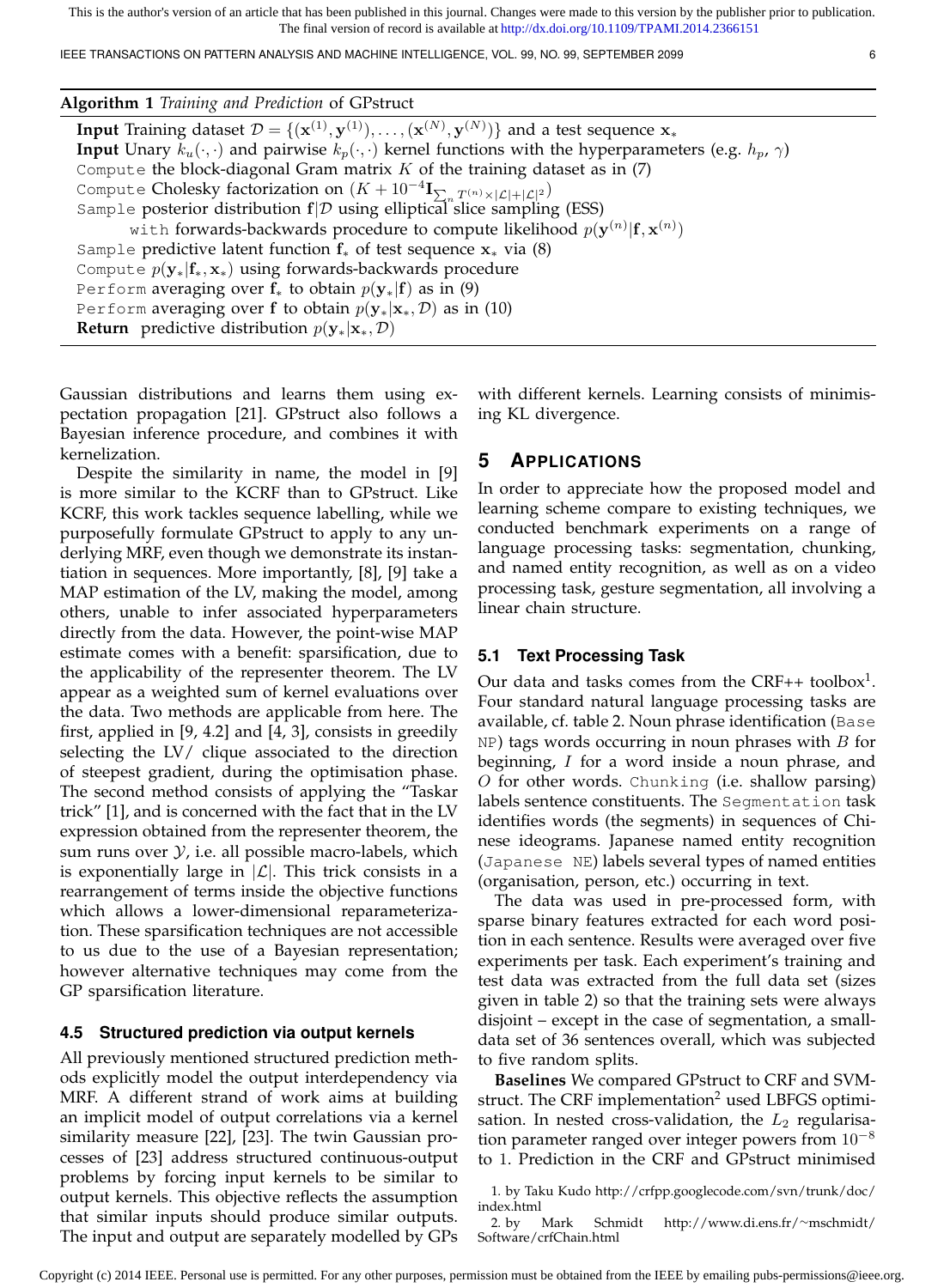IEEE TRANSACTIONS ON PATTERN ANALYSIS AND MACHINE INTELLIGENCE, VOL. 99, NO. 99, SEPTEMBER 2099 7

|                                     | Base NP         | Chunking        | Segmentation     | Japanese NE     |
|-------------------------------------|-----------------|-----------------|------------------|-----------------|
| number of categories                | 3               | 14              |                  | 17              |
| number of features                  | 6.438           | 29.764          | 1,386            | 102,799         |
| size training/ test set (sentences) | 150 / 150       | 50/50           | 20/16            | 50 / 50         |
| <b>SVMstruct</b>                    | $5.91 \pm 0.19$ | $9.79 + 0.43$   | $16.21 + 0.99$   | $5.64 \pm 0.37$ |
| <b>CRF</b>                          | $5.92 \pm 0.10$ | $8.29 \pm 0.34$ | $14.98 \pm 0.50$ | $5.11 \pm 0.29$ |
| <b>GPstruct</b> $(h_p = 1)$         | $4.81 \pm 0.21$ | $8.76 \pm 0.48$ | $14.87 \pm 0.80$ | $5.82 \pm 0.37$ |
| GPstruct (prior whitening)          | $5.06 \pm 0.17$ | $8.57 \pm 0.54$ | $14.77 \pm 0.79$ | $5.65 \pm 0.36$ |

**GPstruct Multiple Kernel: Linear** + **Squared Exponential**

| GPstruct MK ( $h_p = 1 \& h_{se} = 1$ )   5.06±0.18   8.68±0.57   14.82±0.69         |  | $15.55 \pm 0.32$        |
|--------------------------------------------------------------------------------------|--|-------------------------|
| GPstruct MK (prior whitening)   $5.01 \pm 0.13$   $8.33 \pm 0.49$   $14.47 \pm 0.63$ |  | $\vert$ 5.58 $\pm$ 0.34 |

**TABLE 2:** Experimental results on text processing task. Error rate across 5 experiments (mean ± standard error). GPstruct experiments on 250 000 ESS steps (i.e. f samples), using the f<sup>∗</sup> MAP scheme, **linear** kernel, sampling hyperparamers every 1 000 steps (prior whitening) or fixing  $h_p = 1$ , thinning at 1:1 000. The best result and those results not significantly worse than it, are highlighted in boldface. We used a paired t-test with 99% confidence level as reference. The last two rows show results of kernels combination (section 5.2).

Hamming loss (cf. section 3.1). The SVMstruct<sup>3</sup> used a linear kernel as the toolbox does not support nonlinear kernels yet. Therefore, we also used a linear kernel for GPstruct. The regularisation parameter in nested cross-validation ranged over integer powers from  $10^{-3}$  to  $10^2$ .

**Computing** The CRF package is MEX-compiled Matlab, while the SVMstruct system is coded in C++. Our Matlab implementation of GPstruct used  $MEX$  functions from the UGM toolbox $4$  for likelihood (implementing the forward-backward algorithm). To illustrate runtimes, a 10 hour job on a single core of a 12-core Hex i7-3930K 3.20 GHz machine can accommodate CRF/SVMstruct learning and prediction, including nested cross-validation over the parameter grid mentioned above, for one experiment, for one task. In the same computing time, GPstruct can perform 100 000 iterations for one experiment for the chunking or segmentation task (the fastest), including hyperparameter sampling (50 000 resp. 80 000 iterations for Base NP resp. Japanese NE). Getting a precise runtime comparison of CRF, SVMstruct and GPstruct code is not straightforward since implementation languages differ. Having said that, our GPstruct experiments were roughly a factor of two slower than the baselines including grid search.

**Kernel hyperparameter learning** The GP prior over f is parameterized by its mean (zero in our case), and the kernel function, which may possess hyperparameters. To explore the effect of kernel hyperparameter learning, we introduce a multiplicative hyperparameter  $h_p$  in front of the pairwise kernel, and give it a scaled Gamma hyperprior :  $h_p/10^{-4} \sim \text{Gamma}(1, 2)$ .

MCMC sampling of the hyperparameter is per-

4. also by Mark Schmidt http://www.di.ens.fr/∼mschmidt/ Software/UGM.html

formed using the prior whitening technique [19], which is easy to implement. Surrogate data modelling [19] is tailored to GP prior LV models, and is reported to give better results; however, it requires an approximation of the posterior variance for the structured softmax case. While it is possible to derive such approximations, we could not observe any performance gain in our experiments so far.

Experimentally, ESS (which samples  $f(\mathcal{D})$  needs to be run over many more iterations than hyperparameter sampling (sampling from the hyperparameter posterior  $h|\mathcal{D}$ ). We therefore sample from the hyperparameter once every 1 000 ESS steps. Kernel learning is possible as well with GPstruct, but a few exploratory experiments using polynomial and squared exponential kernels on the binary-valued text datasets did not improve the performance.

**Results and interpretation** Our experimental results are summarised in table 2. GPstruct is generally comparable to the CRF, and slightly better than SVMstruct. Our choice of hyperprior does not seem to fit the Base NP task, where hyperparameter sampling turns out to be worse than keeping  $h_p$  fixed at 1.

#### **5.2 Text Processing Task with Distributional Similarity**

In section 5.1 we show experimental results using sparse *binary* features based on outputs of a partof-speech (POS) tagger. Recently, in NLP field, there is an increased interest in the so-called word vector [24], [25], that is *continuous* word representations encoding similarity between words. This concept of distributional similarity is potentially useful when we encounter rarely occuring or unknown words. To incorporate the word vectors, we could use feature concatenation which in the kernel terminology is corresponding to a linear kernel combination. However,

<sup>3.</sup> by Thorsten Joachims http://www.cs.cornell.edu/people/tj/ svm light/svm hmm.html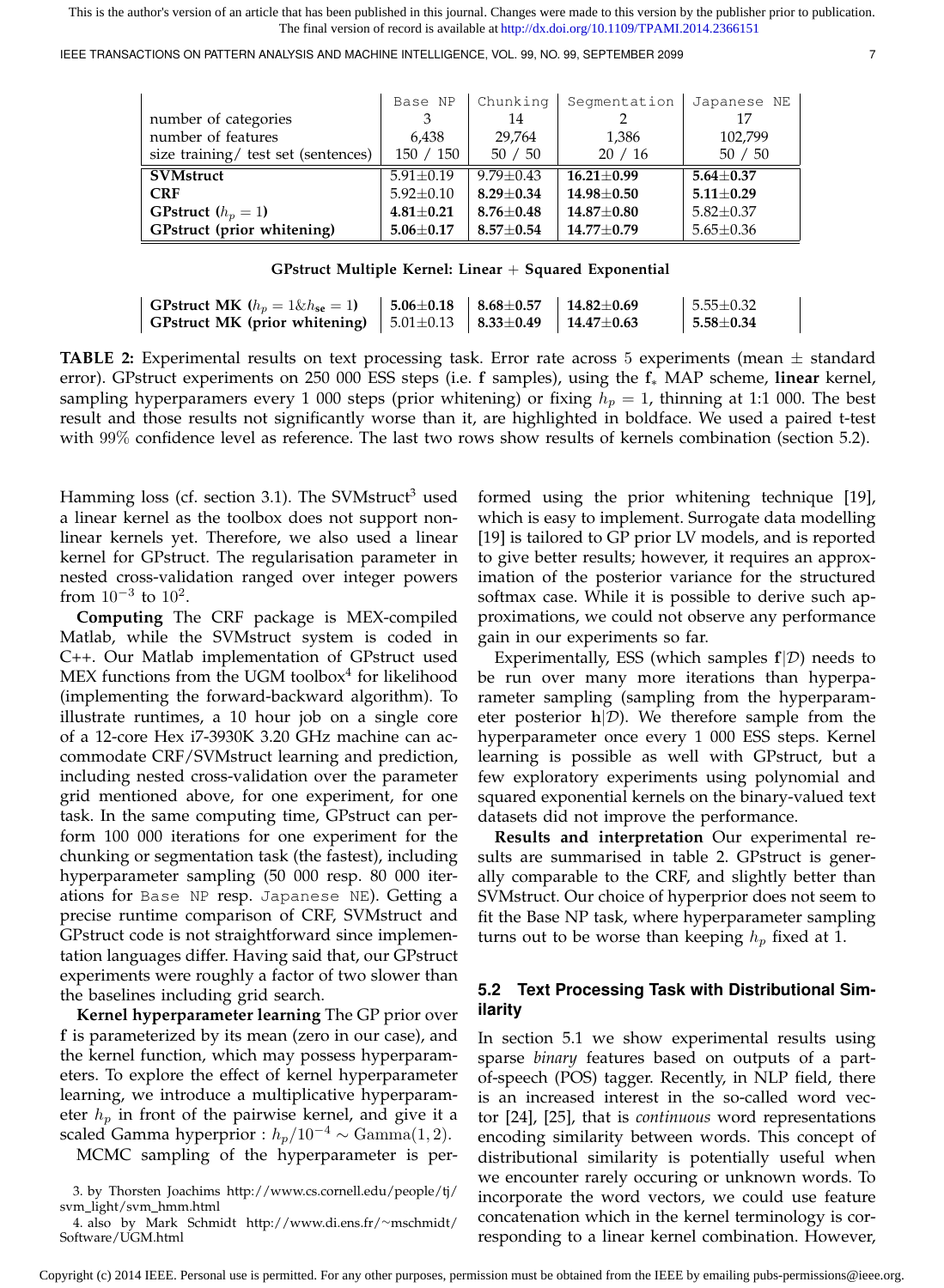IEEE TRANSACTIONS ON PATTERN ANALYSIS AND MACHINE INTELLIGENCE, VOL. 99, NO. 99, SEPTEMBER 2099 8



**Fig. 3: left**: Effect of sampling hyperparameters every 1 000 steps versus fixing  $h_p = 1$ , over the full history of f samples. f<sup>∗</sup> MAP scheme, thinning at 1:1 000. **middle**: Effect of thinning, i.e. sampling f∗|f more rarely than every f sample. Chunking task,  $f_*$  MAP scheme,  $h_p = 1$ . **right**: Effect of number of  $f_*|f$  samples for each f sample. Chunking task, thinning at 1:1 000,  $h_p = 1$ .

the framework of GPstruct allows us to move beyond combination of linear kernels. More importantly, we will be able to perform MCMC sampling on the kernel combination weights. We extract 200 dimensional continuous word-vector representation using a neural network skip-gram architecture [24]<sup>5</sup>. We used a linear kernel for the sparse binary features and a squared exponential kernel,  $\exp(-\frac{1}{\gamma}||\mathbf{x}_t - \mathbf{x}_{t'}||^2)$ , for the continuous word vectors where the kernel width  $\gamma$  is set to the median pairwise distance. Similar to the pairwise kernel, we introduce a multiplicative hyperparameter  $h_{se}$  in front of the squared exponential kernel, and give it a scaled Gamma hyperprior :  $h_{\rm se}/10^{-4} \sim \text{Gamma}(1, 2)$ . The results are presented in the last two rows of table tab:nlp.

#### **5.3 Video Processing Task**

In a second set of experiments, we apply CRF and GPstruct to the ChaLearn gesture recognition dataset $6$ . The data in this case consists of video sequences of an actor performing certain gestures. Each video frame is labelled with a gesture. The videos have an average length of 86 frames, and maximum length 305 frames. The dataset has 20 sessions of 47 videos each. The label space size varies for different sessions, between 9 and 13. For each session, we use 10 videos to train a chain CRF or GPstruct and the rest as test data. At each frame of the video we extract HOG/HOF [26] descriptors and construct a codebook of 30 visual words using a k-means clustering algorithm. Frames are represented by normalized histograms of visual words occurrence, resulting in 30 feature dimensions. A squared exponential kernel was used. The kernel hyperparameter  $\gamma$  is given a Gamma $(1, 2)$  prior and is initially set to the median pairwise distance. propramente *N<sub>as</sub>* in front of the squared exponential Separation and the square of  $\approx$  6. Fig. 4: Berow and set of experiments. The axes of states with SE kernel and CRF, the diagonal line show so f able tabrily. The r

**Results** The experimental results summarize as follows: averaged across all 20 sessions, the error rates were  $52.12 \pm 11.73$  for the CRF,  $51.91 \pm 11.02$  for



**Fig. 4:** Error rate cross plot of the 20 gesture video sessions. The axes correspond to error rate of GPstruct with SE kernel and CRF, the diagonal line shows equal performance. The shadowed stars are those with at least 5% performance difference.

GPstruct linear kernel, and  $50.42 \pm 11.24$  for GPstruct SE kernel. Since each session effectively represents one specific learning task, we compare the pairwise performances across 20 sessions between GPstruct SE kernel and CRF in figure 4. GPstruct outperforms the CRF baseline by more than  $5\%$  in five cases, while it underperforms it in one case. The performance between GPstruct linear kernel and CRF are comparable and we did not include details here due to space constraints.

#### **5.4 Practical insights**

We will open-source our GPstruct code on MLOSS<sup>7</sup> to expose the GPstruct model more widely and encourage experimentation.

**Kernel matrix positive-definiteness** To preserve numerical stability of the Cholesky operation, diagonal jitter of  $10^{-4}$  is added to the kernel matrices.

<sup>5.</sup> https://code.google.com/p/word2vec/